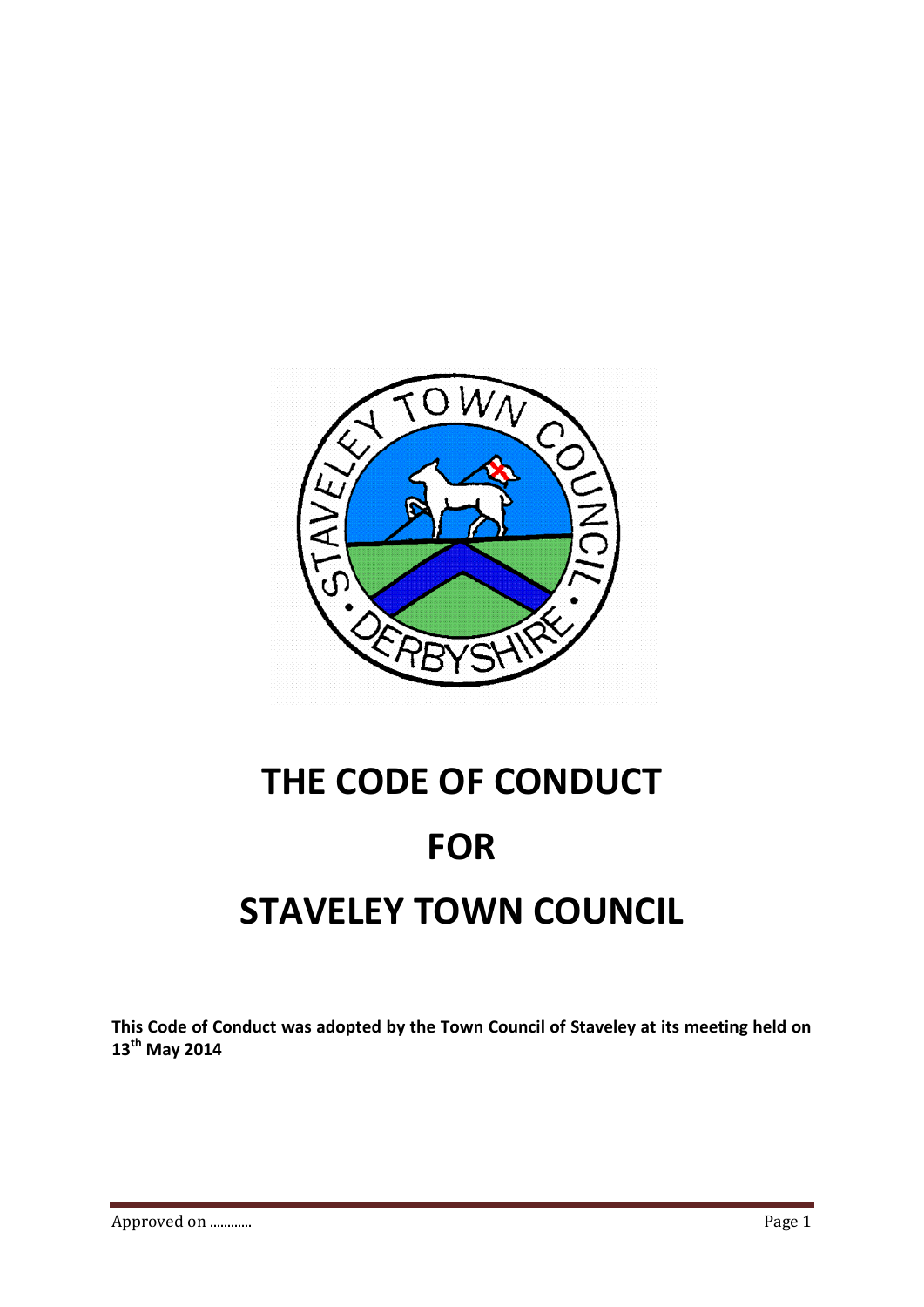## **STAVELEY TOWN COUNCIL MEMBERS' CODE OF CONDUCT**

As a member of co-opted member of Staveley Town Council I have a statutory responsibility to have regard to the following principles when representing the community and working constructively with staff and partner organisations to secure better social, economic and environmental outcomes for all.

#### **The Seven Statutory Principles**

In accordance with the Localism Act provisions, when acting or appearing to act in my capacity as a Councillor I am committed to behaving in a manner that is consistent with the following principles to achieve best value for our residents and maintain public confidence in the Council.

**SELFLESSNESS:** Holders of public office should act solely in terms of the public interest. They should not do so in order to gain financial or other material benefits for themselves, their family or their friends.

**INTEGRITY:** Holders of public office should not place themselves under any financial or other obligation to outside individuals or organisations that might seek to influence them in the performance of their official duties.

**OBJECTIVITY:** In carrying out public business, including making public appointments, awarding contracts, or recommending individuals for rewards and benefits, holders of public office should make choices on merit.

**ACCOUNTABILITY:** Holders of public office are accountable for their decisions and actions to the public and must submit themselves to whatever scrutiny is appropriate to their office.

**OPENNESS:** Holders of public office should be as open as possible about all the decisions and actions that they take. They should give reasons for their decisions and restrict information only when the wider public interest clearly demands.

**HONESTY:** Holders of public office have a duty to declare any private interests relating to their public duties and to take steps to resolve any conflicts arising in a way that protects the public interest.

**LEADERSHIP:** Holders of public office should promote and support these principles by leadership and example.

#### **General Conduct**

As a Member of Staveley Town Council, I will ensure my conduct is in accordance with the statutory principles of this Code of Conduct by:

Dealing with people fairly, appropriately and impartially.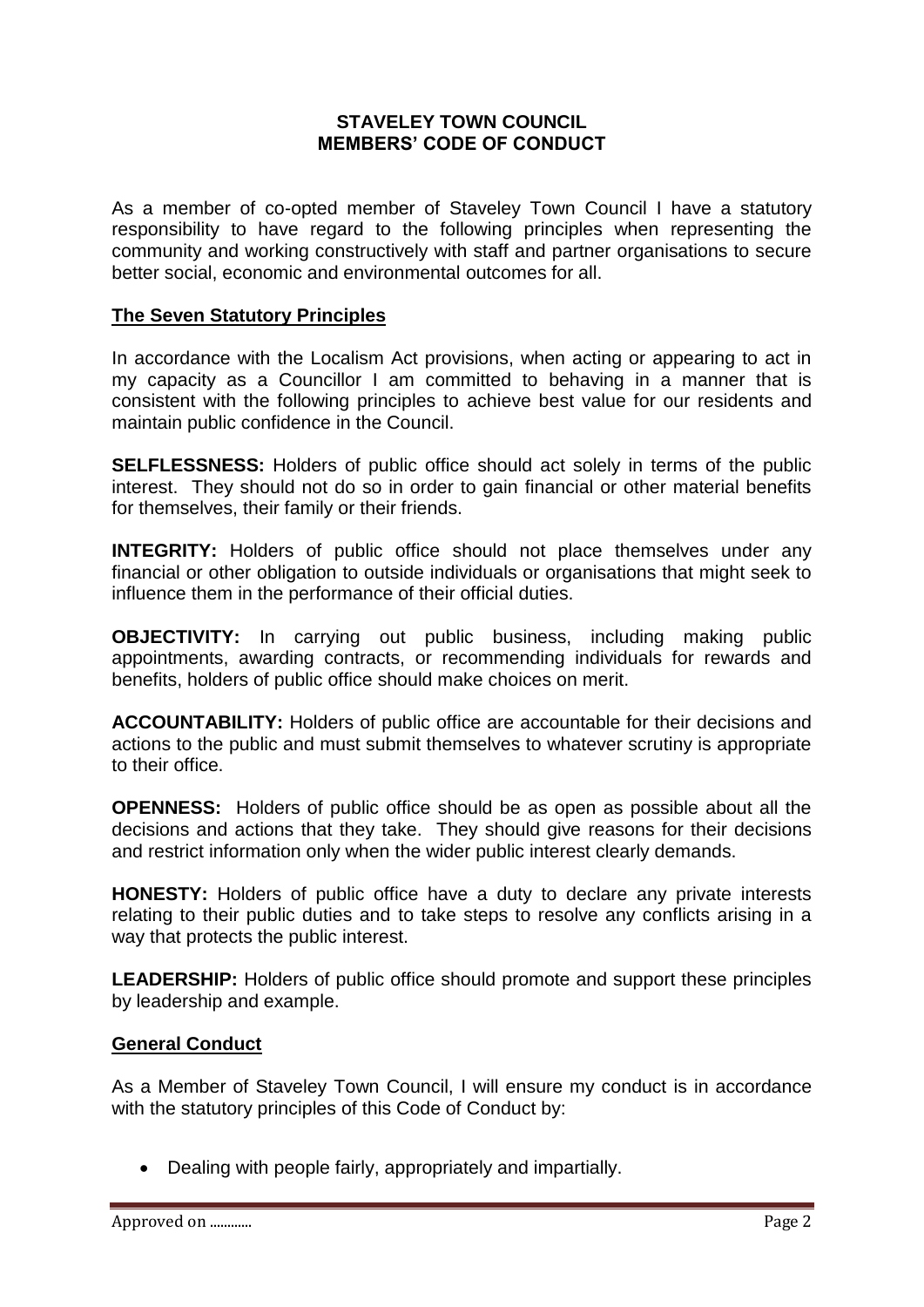- Behaving in accordance with the Council's legal obligations, alongside any requirements contained within the Council's policies, protocols and procedures, including on the use of the Authority's resources.
- Acting in accordance with the Council's ICT policies, ensuring that ICT resources are not used improperly and having regard to any applicable Local Authority code of Publicity made under the Local Government Act 1986.
- Not allowing other pressures, including the financial interests of myself or others connected to me, to deter me from pursuing constituents' casework, the interests of Staveley Town or the good governance of the Authority in a proper manner.
- Complying with the requirements of the Council's Protocol on Gifts and Hospitality by registering with the Monitoring Officer any item of hospitality that I receive.
- Exercising independent judgement and not compromising my position by placing myself under obligations to outside individuals or organisations who might seek to influence the way I perform my duties as a member or co-opted member of my Authority.
- Listening to the interests of all parties, including relevant advice from statutory and other professional officers, taking all relevant information into consideration, remaining objective and making decisions on merit.
- Being accountable for my decisions and co-operating when scrutinised internally and externally, including by local residents.
- Contributing to making the Council's decision-making processes as open and transparent as possible. I will do this by allowing residents to access information they are entitled to by law, helping them to understand the reasoning behind the decisions taken and enabling them to be informed when holding me and other members to account.
- Restricting access to information when the wider public interest or the law requires it.
- Valuing my colleagues and staff and engaging with them in an appropriate manner and one that underpins the mutual respect between us that is essential to good local government.
- Always treating people with respect, including the organisations and public I engage with and those I work alongside.
- Providing leadership through behaving in accordance with these principles when championing the interests of the community, with other organisations, as well as within this Authority.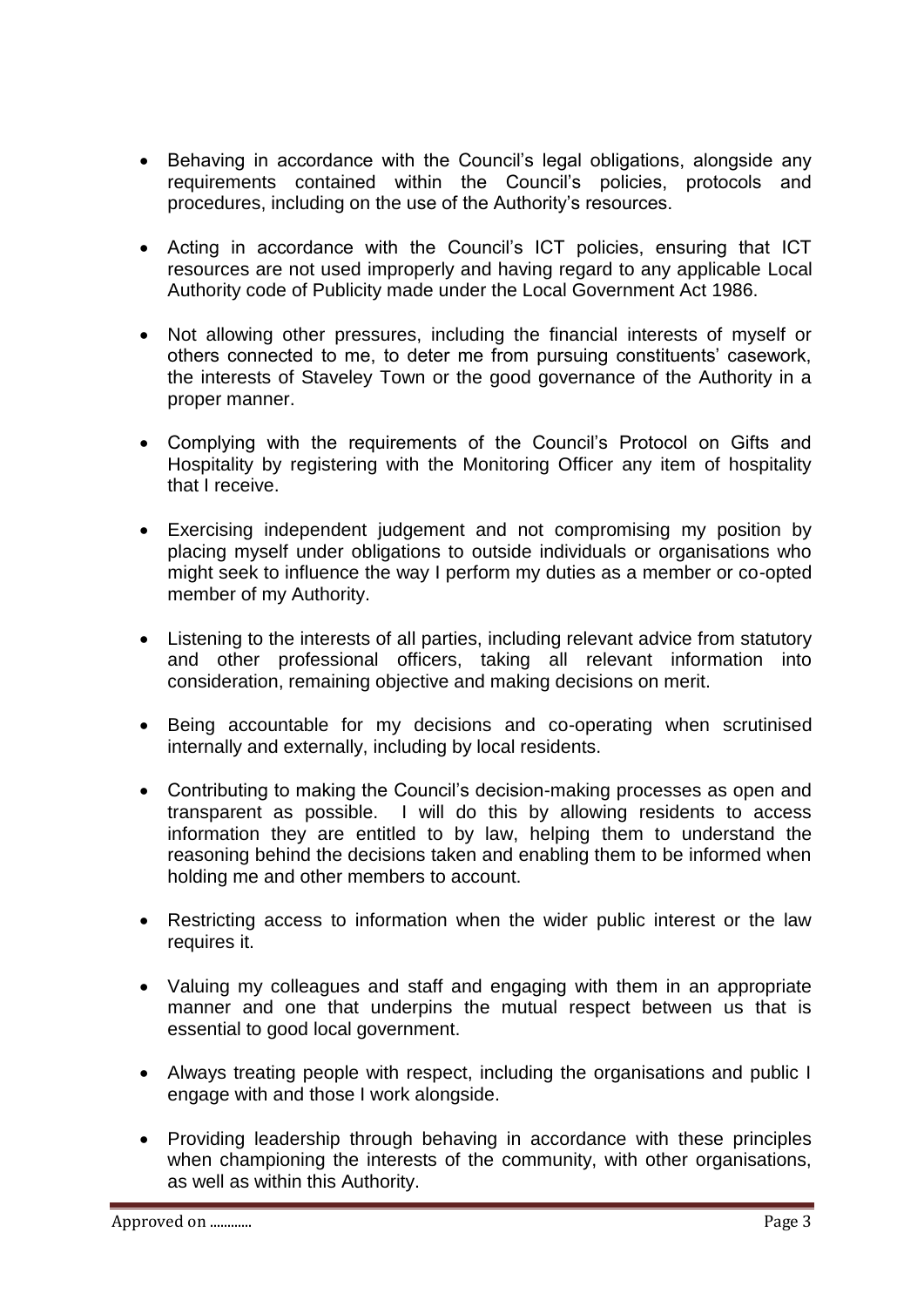# **Disclosable Pecuniary Interests**

This note explains the requirements of the Localism Act 2011 (Sections 29-34) and The Relevant Authorities (Disclosable Pecuniary Interests) Regulations 2012 in relation to disclosable pecuniary interests. These provisions are enforced by criminal sanction.

# *1. Notification of disclosable pecuniary interests*

Within 28 days of becoming a member or co-opted member, you must notify the Monitoring Officer of any 'disclosable pecuniary interests'

A 'disclosable pecuniary interest' is an interest of yourself or your partner (which means spouse or civil partner, a person with whom you are living as husband or wife, or a person with whom you are living as if you are civil partners) within the following descriptions:

('M' means you and 'relevant person' means you and your partner, as above)

| Subject                                              | <b>Prescribed description</b>                                                                                                                                                                                                                                                      |
|------------------------------------------------------|------------------------------------------------------------------------------------------------------------------------------------------------------------------------------------------------------------------------------------------------------------------------------------|
| Employment, office, trade, profession or<br>Vacation | Any employment, office, trade,<br>profession or vocation carried on for<br>profit or gain.                                                                                                                                                                                         |
| Sponsorship                                          | Any payment or provision of any other<br>financial benefit (other than from the<br>relevant authority) made or provided<br>within the relevant period in respect of<br>any expenses incurred by M in carrying<br>out duties as a member, or towards the<br>election expenses of M. |
|                                                      | This includes any payment or financial<br>benefit from a trade union within the<br>meaning of the Trade Union and Labour<br>Relations (Consolidation) Act 1992.                                                                                                                    |
| Contracts                                            | Any contract which is made between the<br>relevant person (or a body in which the<br>relevant person has a beneficial interest)<br>and the relevant authority $-$                                                                                                                  |
|                                                      | (a) under which goods or services are to<br>be provided or works are to be executed;<br>and                                                                                                                                                                                        |
|                                                      | (b) which has not been fully discharged.                                                                                                                                                                                                                                           |
| Land                                                 | Any beneficial interest in land which is<br>within the area of the relevant authority.                                                                                                                                                                                             |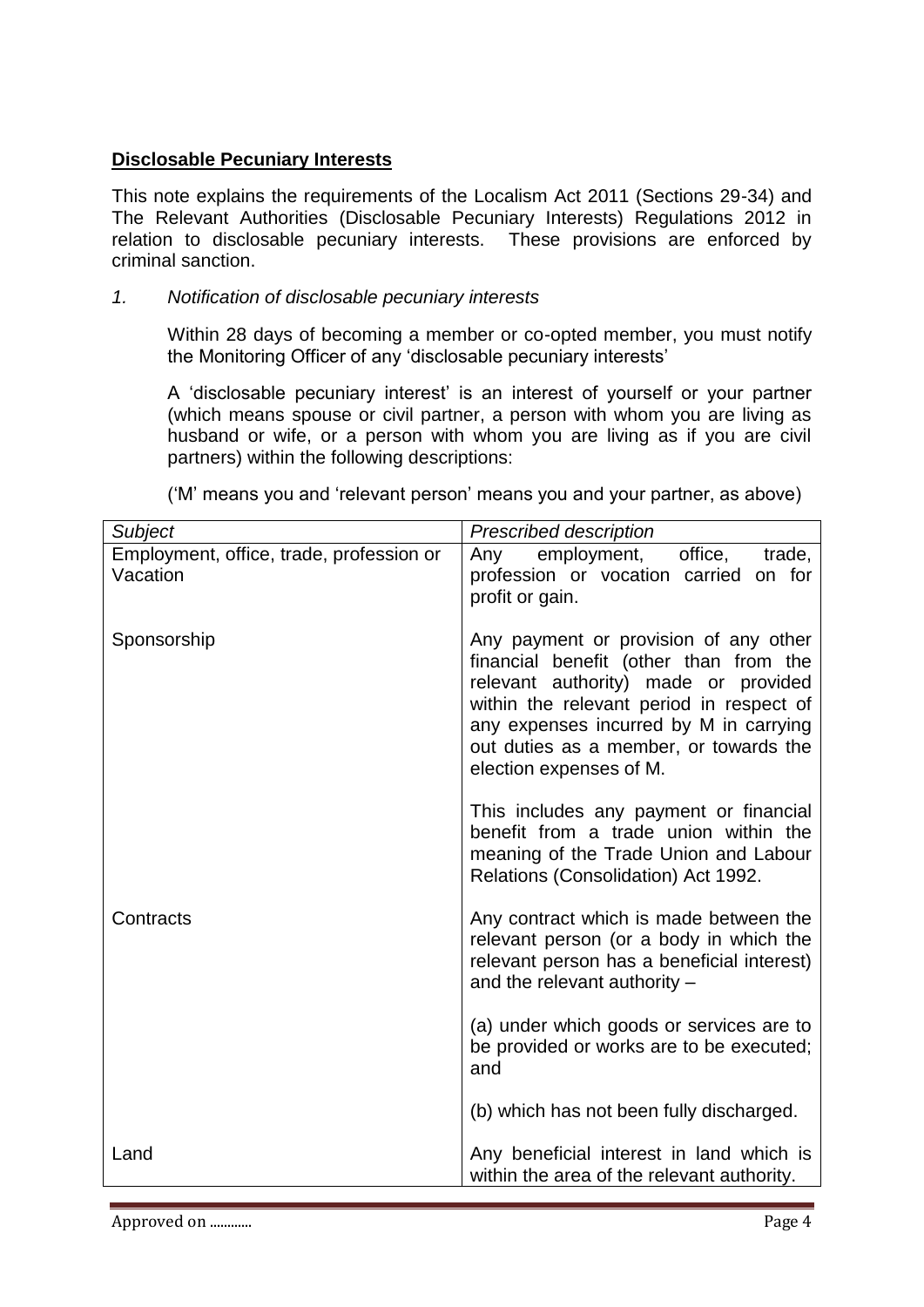| Licences            | Any licence (along or jointly with others)<br>to occupy land in the area of the relevant<br>authority for a month or longer.                                                                                                                                                              |
|---------------------|-------------------------------------------------------------------------------------------------------------------------------------------------------------------------------------------------------------------------------------------------------------------------------------------|
| Corporate tenancies | Any tenancy where (to M's knowledge) –                                                                                                                                                                                                                                                    |
|                     | (a) the landlord is the relevant authority;<br>and                                                                                                                                                                                                                                        |
|                     | (b) the tenant is a body in which the<br>relevant person has a beneficial interest.                                                                                                                                                                                                       |
| <b>Securities</b>   | Any beneficial interest in securities of a<br>body where -                                                                                                                                                                                                                                |
|                     | (a) that body (to M's knowledge) has a<br>place of business or land in the area of<br>the relevant authority; and                                                                                                                                                                         |
|                     | (b) either $-$                                                                                                                                                                                                                                                                            |
|                     | the total nominal value of the<br>(i)<br>securities<br>exceeds £25,000<br><b>or</b><br>one<br>hundredth of the total issued share<br>capital of that body; or                                                                                                                             |
|                     | (ii) if the share capital of that body is of<br>more than one class, the total nominal<br>value of the share of any one class in<br>which the<br>relevant<br>person has<br>a<br>beneficial<br>interest<br>exceeds<br>one<br>hundredth of the total issued share<br>capital of that class. |

These descriptions on interests are subject to the following definitions;

"*the Act" means the Localism Act 2011;*

*"body in which the relevant person has a beneficial interest" means a firm in*  which the relevant person is a partner or a body corporate of which the *relevant person is a director, or in the securities of which the relevant person has a beneficial interest;*

*"director" includes a member of the committee of management of an industrial and provident society;*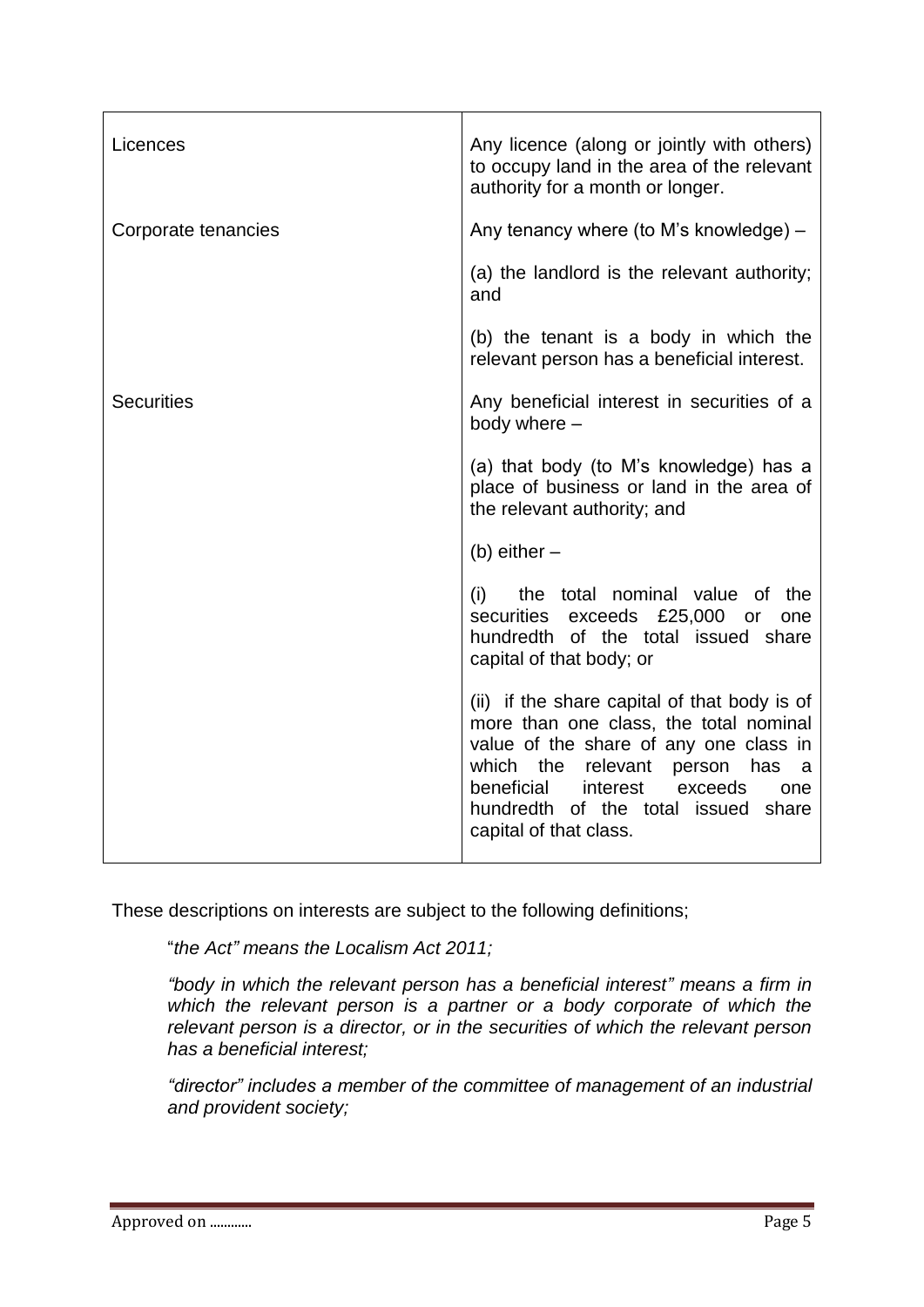*"land" excludes an easement, servitude, interest or right in or over land which does not carry with it a right for the relevant person (alone or jointly with another) to occupy the land or to receive income;*

*"M" means a member of a relevant authority;*

*"member" includes a co-opted member;*

*"relevant authority" means the authority of which M is a member;*

*"relevant period" means the period of 12 months ending with the day on which M gives a notification for the purposes of section 30(1) or section 31(7), as the case may be, of the Act;*

*"relevant person" means M or any other person referred to in section 30(3)(b) of the Act;*

*"securities" means shares, debentures, debenture stock, loan stock, bonds, units of a collective investment scheme within the meaning of the Financial Services and Markets Act 2000 and other securities of any description, other than money deposited with a building society.*

*2. Register of Interests*

Any interests notified to the Monitoring Officer will be included in the register of interests. A copy of the register will be available for public inspection and will be published on the authority's website.

*3. Sensitive interests*

Where you consider that disclosure of the details of a disclosable pecuniary interest could lead to you, or a person connected with you, being subject to violence or intimidation, and the Monitoring Officer agrees, if the interest is entered on the register, copies of the register that are made available for inspection and any published version of the register will exclude details of the interest, but may state that you have a disclosable pecuniary interest, the details of which are withheld under Section 32(2).

- *4. Non participation in case of disclosable pecuniary interest*
	- (a) If you are present at a meeting of the authority, or any committee, subcommittee, joint committee or joint sub-committee of the authority and you have a disclosable pecuniary interest in any matter to be considered or being considered at the meeting.
		- You may not participate in any discussion of the matter at the meeting.
		- You may not participate in any vote taken on the matter at the meeting.
		- If the interest is not registered, you must disclose the interest to the meeting.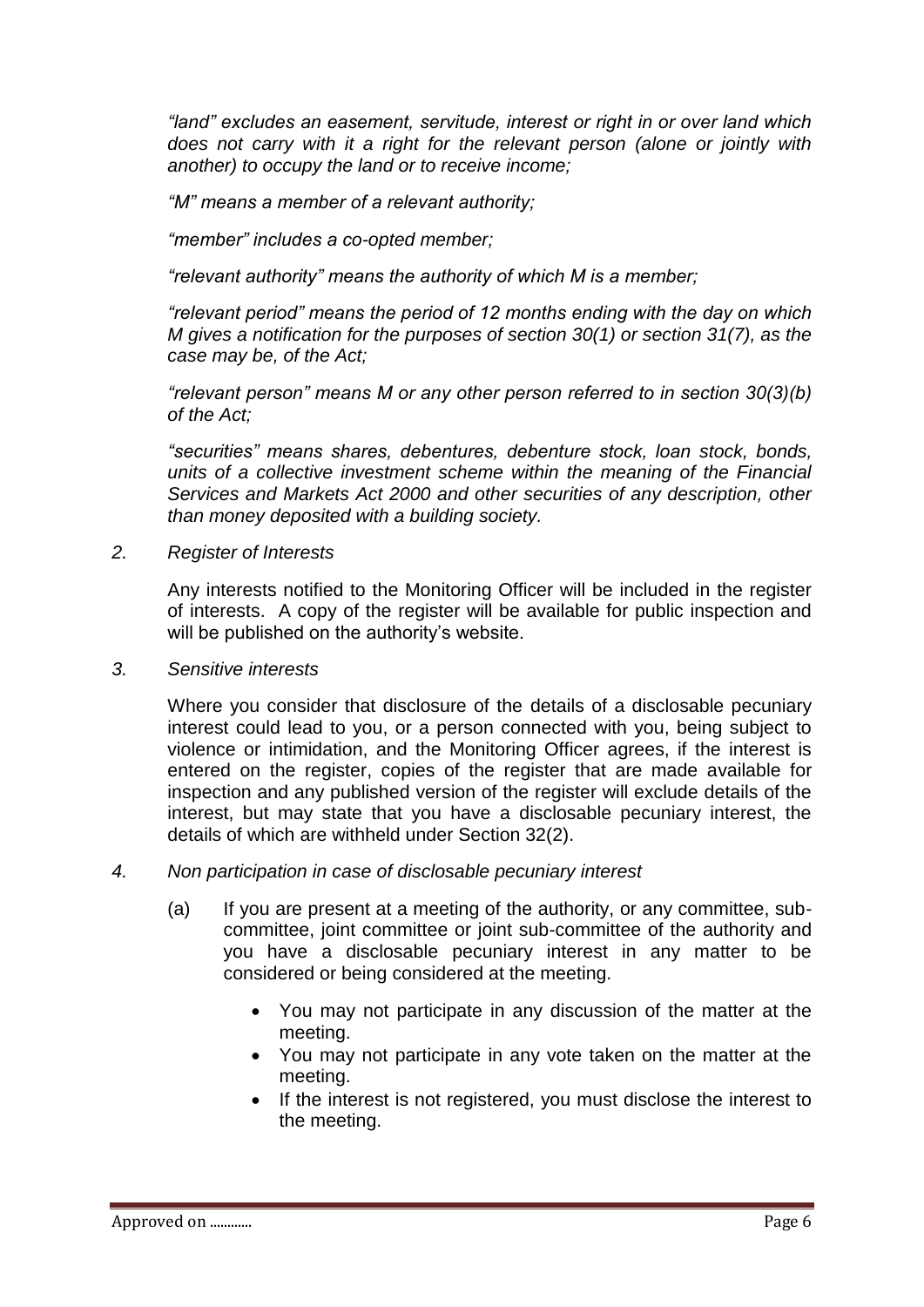• If the interest is not registered and is not the subject of a pending notification, you must notify the Monitoring Officer of the interest within 28 days.

Note: In addition, Procedure Rule 18A.1 requires you to leave the room where the meeting is held while any discussion or voting takes place.

- (b) Where an executive member may discharge a function alone and becomes aware of a disclosable pecuniary interest in a matter being dealt with or to be dealt with by her/him, the member must notify the Monitoring Officer of the interest and must not take any steps or further steps in the matter.
- *5. Dispensations*

The authority may grant you a dispensation to enable you to participate and vote on a matter in which you have a disclosable pecuniary interest.

Requests for dispensation must be made, in writing to the Monitoring Officer, on one of the following grounds:

- That so many members of the decision-making body have disclosable pecuniary interests in a matter that it would impede the transaction of the business.
- That, without the dispensation, the representation of different political groups on the body transacting the business would be so upset as to alter the likely outcome of any vote on the matter.
- That the Authority considers that the dispensation is in the interests of persons living in the Authority's area;
- That, without a dispensation, no member would be able to participate in the matter; or
- That the Authority considers that it is otherwise appropriate to grant a dispensation.

## *6. Offences*

It is a criminal offence to:

- Fail to notify the Monitoring Officer of any disclosable pecuniary interest within 28 days of election.
- Fail to disclose pecuniary interest at a meeting if it is not on the register.
- Fail to notify the Monitoring Officer within 28 days of a disclosable pecuniary interest that is not on the register that you have disclosed to a meeting.
- Participate in any discussion or vote on a matter in which you have a disclosable pecuniary interest.
- As an executive member discharging a function acting alone, and having a disclosable pecuniary interest in such a manner, failing to notify the Monitoring Officer within 28 days of the interest.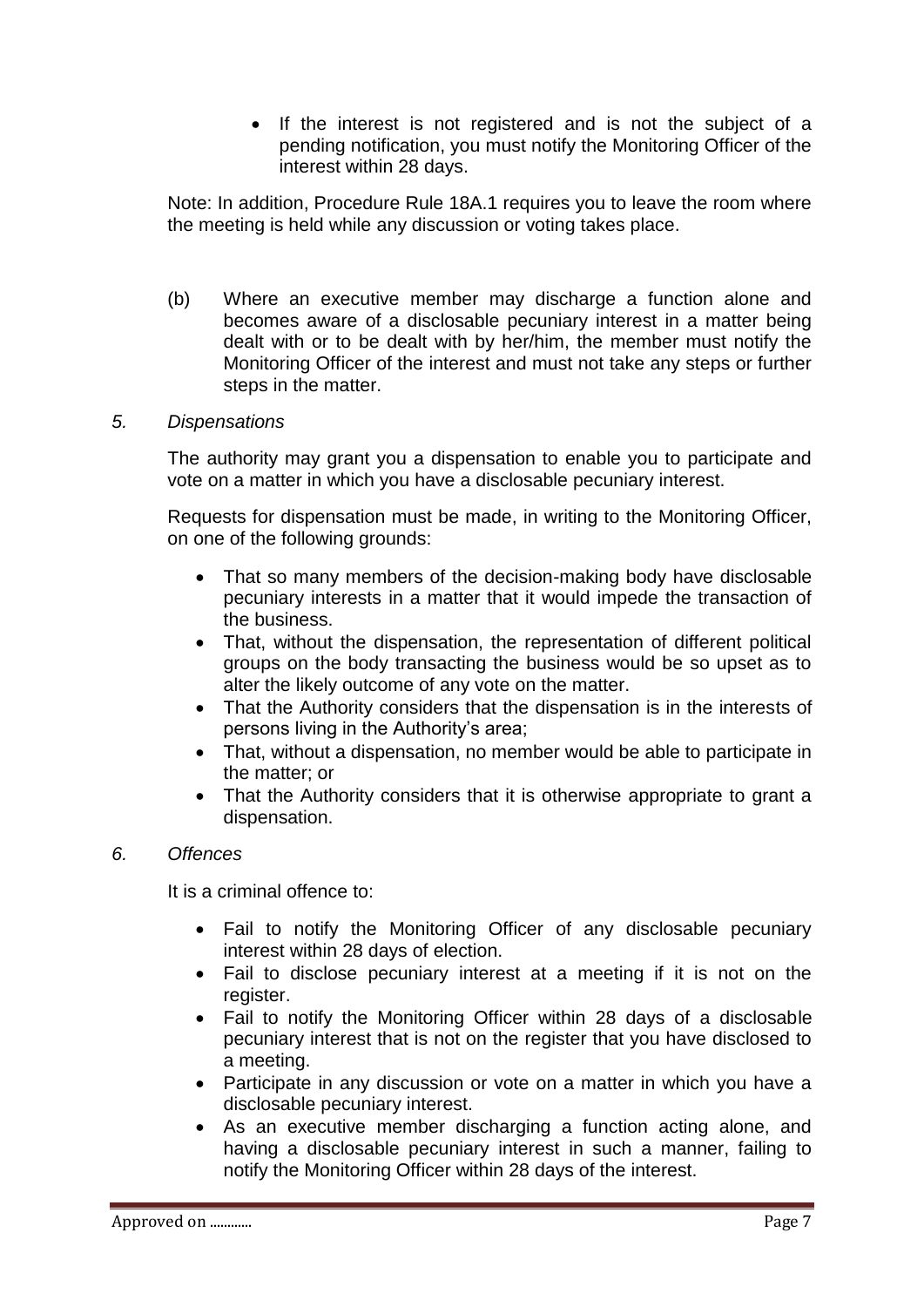• Knowingly or recklessly providing information that is false or misleading in notifying the Monitoring Officer of a disclosable pecuniary interest or in disclosing such an interest to a meeting.

The criminal penalties available to a court are to impose a fine not exceeding level five on the standard scale and disqualification from being a councillor for up to five years

# **Other Interests**

- *7. Notification of interests*
	- (a) You must, within 28 days of
		- (i) this Code being adopted by or applied to your authority; or
		- (ii) your election or appointment to office (where that is later),

Notify the Monitoring Officer of your disclosable pecuniary interests that are notifiable under the Localism Act 2011 and The Relevant Authorities (Disclosable Pecuniary Interest) Regulations 2012, for inclusion in the register of interests, and

Notify the Monitoring Officer in writing of the details of your other interests, where they fall within the following descriptions, for inclusion in the register of interests.

- (b) You have another interest in any business of your authority where
	- (i) it relates to or is likely to affect  $-$ 
		- (aa) any body of which you are a member or in a position of general control or management and to which you are appointed or nominated by your authority;
		- (bb) any body
			- (1) exercising functions of a public nature;
			- (2) directed to charitable purposes; or

(3) one of whose principal purposes includes the influence of public opinion or policy (including any political party or trade union),

of which you are a member or in a position of general control or management;

- (c) You also have another interest in any business of your authority:
	- (i) where a decision in relation to that business might reasonably be regarded as affecting your well-being or financial position or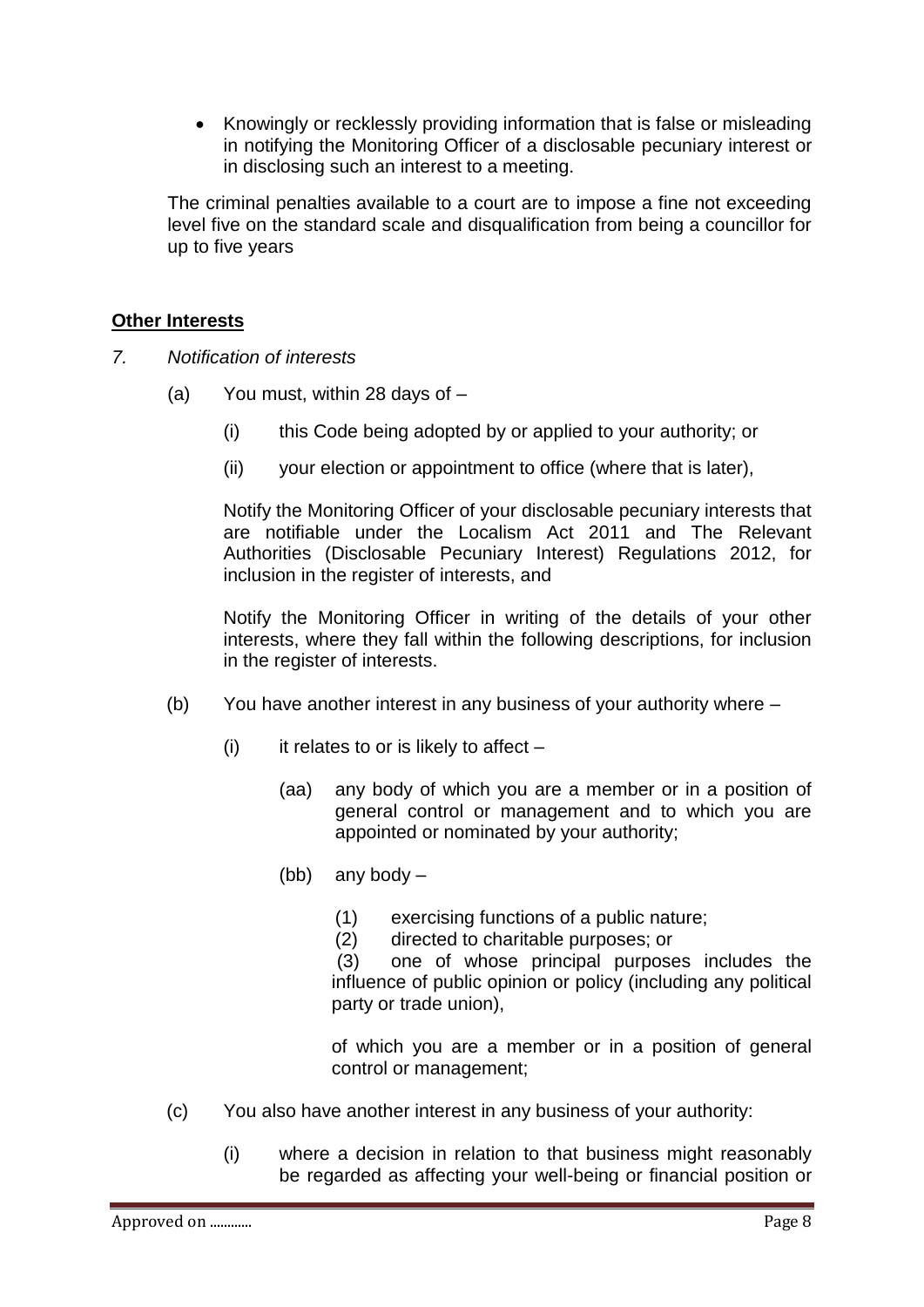the well-being or financial position of a *relevant person* to a greater extent than the majority of other council tax payers, ratepayers or inhabitants of the electoral division or ward, as the case may be, affected by the decision, or

- (ii) it relates to or is likely to affect any of the interests you have registered as a disclosable pecuniary interest.
- (d) In sub-paragraph 7(c)(i), a *relevant person* is
	- (i) a member of your family or any person with whom you have a close association; or
	- (ii) any person or body who employs or has appointed such persons, any firm in which they are a partner, or any company of which they are directors;
	- (iii) any person or body in whom such persons have a beneficial interest in a class of securities exceeding the nominal value of £25,000; or
	- (iv) any body of a type described in paragraphs  $7(b)(i)(aa)$  or (bb).
- (e) You must, within 28 days of becoming aware of any new interest or change to any interest registered under paragraph 7(a), or as a disclosable pecuniary interest notify the Monitoring Officer of the details of that new interest or change.
- *8. Disclosure of interests*
	- (a) Subject to sub-paragraphs 7(b) and (c), where you have another interest in any business of your authority, and where you are aware or ought reasonably to be aware of the existence of the other interest, and you attend a meeting of your authority at which the business is considered, you must disclose to that meeting the existence and nature of that interest at the commencement of that consideration, or when the interest becomes apparent, where it is not on your register of interests.
	- (b) Where you have another interest but, by virtue of paragraph 10, sensitive information relating to it is not registered in your authority's register of members' interests, you must indicate to the meeting that you have another interest, but need not disclose the sensitive information to the meeting.

## *9. Register of interests*

Any interests notified to the Monitoring Officer will be included in the register of interests. A copy of the register will be available for public inspection and will be published on the authority's website.

*10. Sensitive Interests*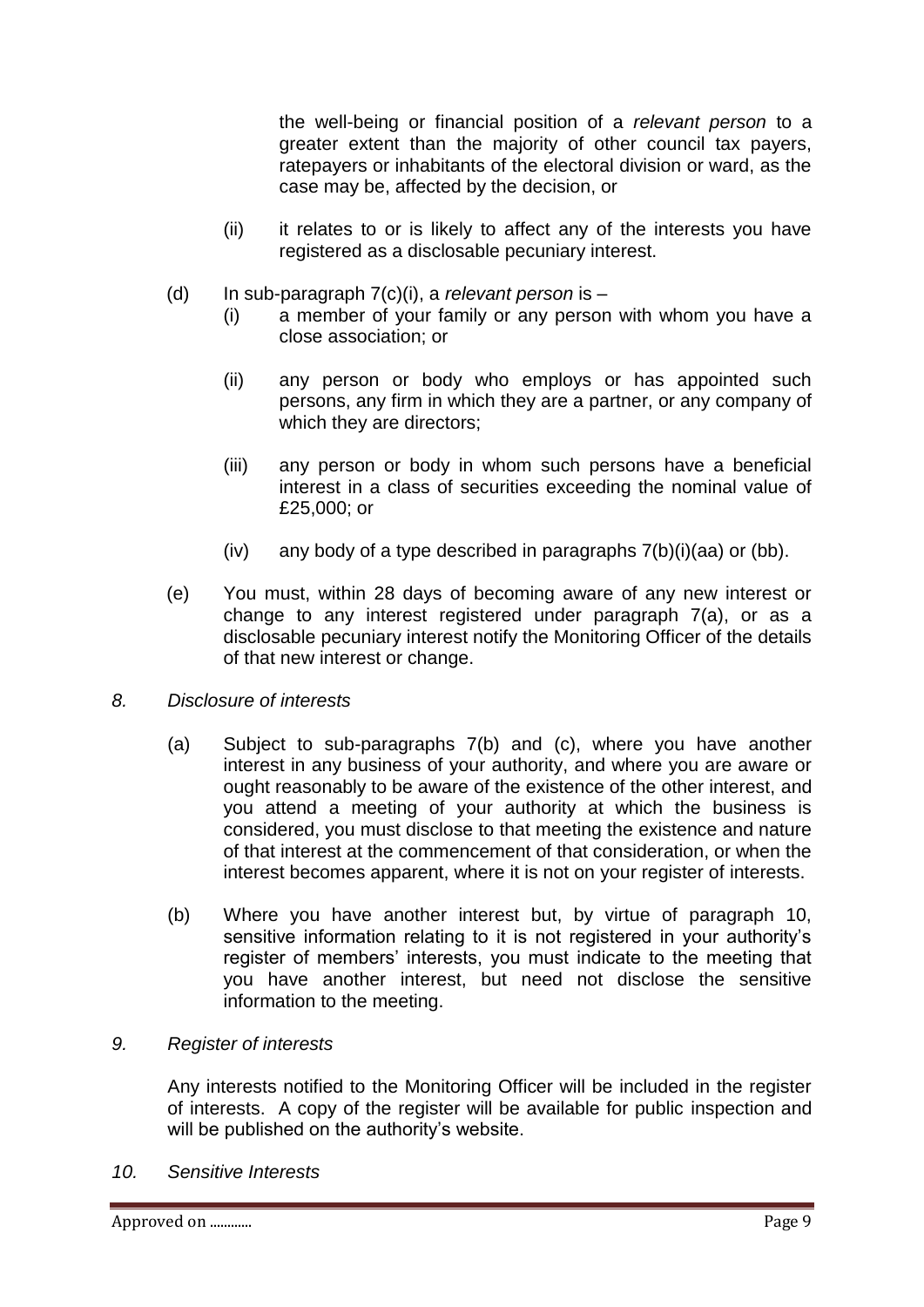Where you consider that disclosure of the details of an interest could lead to you, or a person connected with you, being subject to violence or intimidation, and the Monitoring Officer agrees, if the interest is entered on the register, copies of the register that are made available for inspection and any published version of the register will exclude details of the interest, but may state that you have an interest, the details of which are withheld.

# *11. Non participation in case of significant other interest*

- (a) Where you have another interest in any business of your authority you also have a significant other interest in that business where the interest is one which a member of the public with knowledge of the relevant facts would reasonably regard as so significant that it is likely to prejudice your judgement of the public interest and where that business –
	- (i) affects your financial position or the financial position of a person or body described in paragraphs 7(d); or
	- (ii) relates to the determining of any approval, consent, licence, permission or registration in relation to you or any person or body described in paragraph 7(d).
- (b) Subject to paragraph 11(c) and (d), where you have a significant other interest in any business of your authority –
	- (i) You may not participate in any discussion of the matter at the meeting.
	- (ii) You may not participate in any vote taken on the matter at the meeting.
	- (iii) If the interest is not registered, you must disclose the interest to the meeting.
	- (iv) If the interest is not registered and is not subject of a pending notification, you must notify the Monitoring Officer of the interest within 28 days.

Note: In addition Procedure Rule 18A.2 requires you to leave the room where the meeting is held while any discussion or voting takes place.

(c) Where you have a significant other interest in any business of your authority, you may attend a meeting but only for the purpose of making representations, answering questions or giving evidence relating to the business, provided that the public are also allowed to attend the meeting for the same purpose, whether under a statutory right or otherwise and you leave the room where the meeting is held